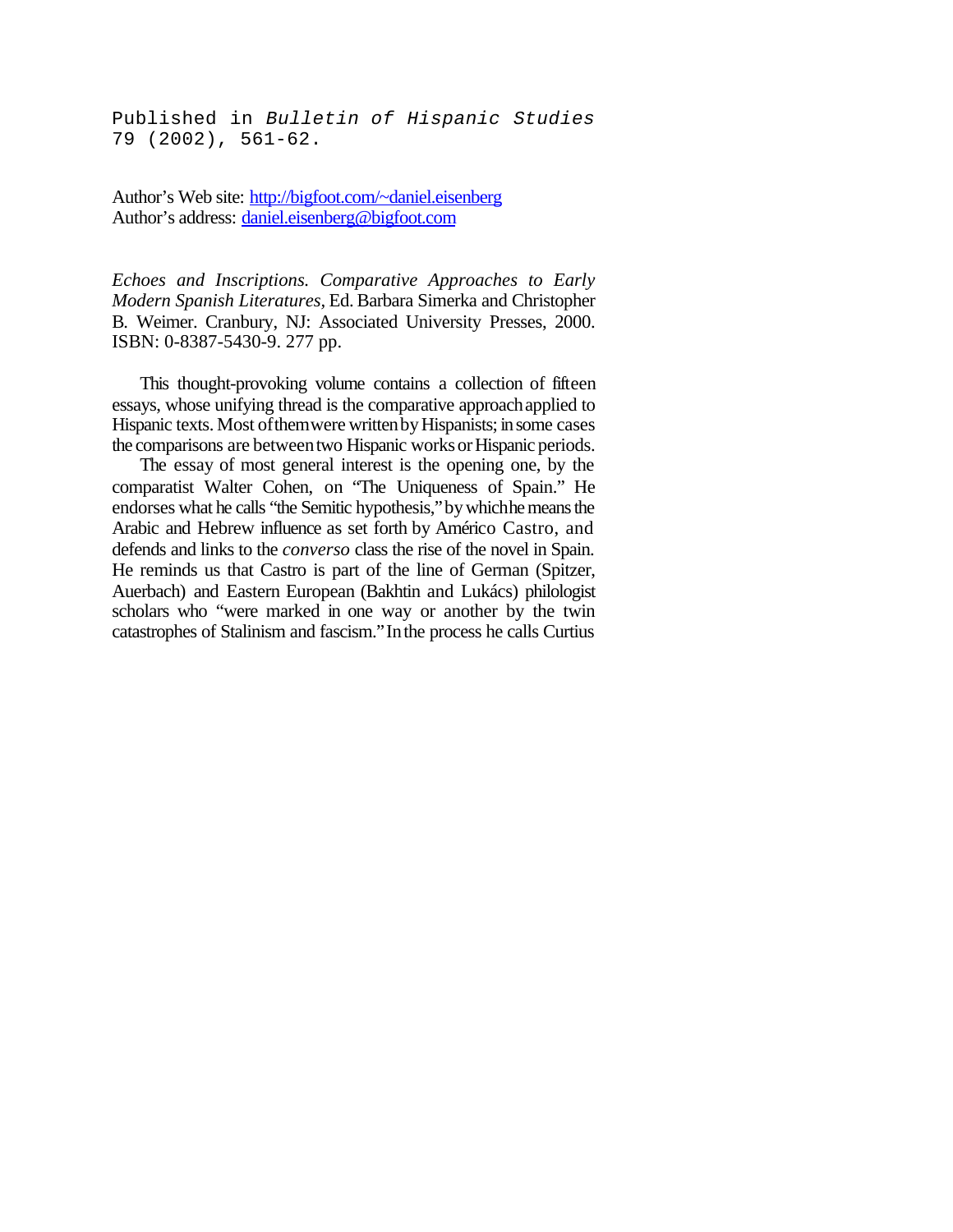"morally obtuse" for, in the late 1940s, defining Europeanunity in terms of medieval Christianity, with no reference to the slaughter of millions of non-Christians by the leader of his own country (26).

On Spain's alleged uniqueness, the traditional poles are "a Spain that is unique because of the Islamic conquest," and "Spain that is a typical European country" (p. 26). Cohen points out that other European countries besides Spain dealt with "other" religions - Islam and Eastern Christianity. All the new national literatures of the early modern period had to both absorb and suppress regional literatures and foreign influences. Thus he finds false the opposition between a Christian Spain and a Spain influenced by Judaism and Islam. Spanish literature is thus not unique, but "the most typical literature in Europe" (p. 28). Little evidence is presented for these positions, which call for a more complete treatment.

Space does not permit a discussionof the remaining essays. Their titles are quite descriptive: "Who's Telling This Story, Anyhow? Framing Tales East and West:*Panchatantra* to Boccaccio to Zayas" (Margaret Greer), "Lasting Laughter: Comic Challenges Posed by Zayas and Castellanos" (Amy R. Williamsen), "Xavier Villaurrutia as a Neo-Baroque Writer" (Salvador Oropesa), "Through the Looking Glass:Reflections onthe Baroque inLuis Buñuel's *The Criminal Life of Archibaldo de la Cruz*" (Sidney Donnell), "Abjection's Tapestry: Saint-Amat's Reading of *Don Quixote* (Salvador Fajardo), "Comparative Anatomy: Cervantes's *Don Quixote* and Furetière's *Le Roman bourgeois*" (James Parr), "Feminine Transformations of the *Quixote* in Eighteenth-Century England: Lennox's *Female Quixote* and Her